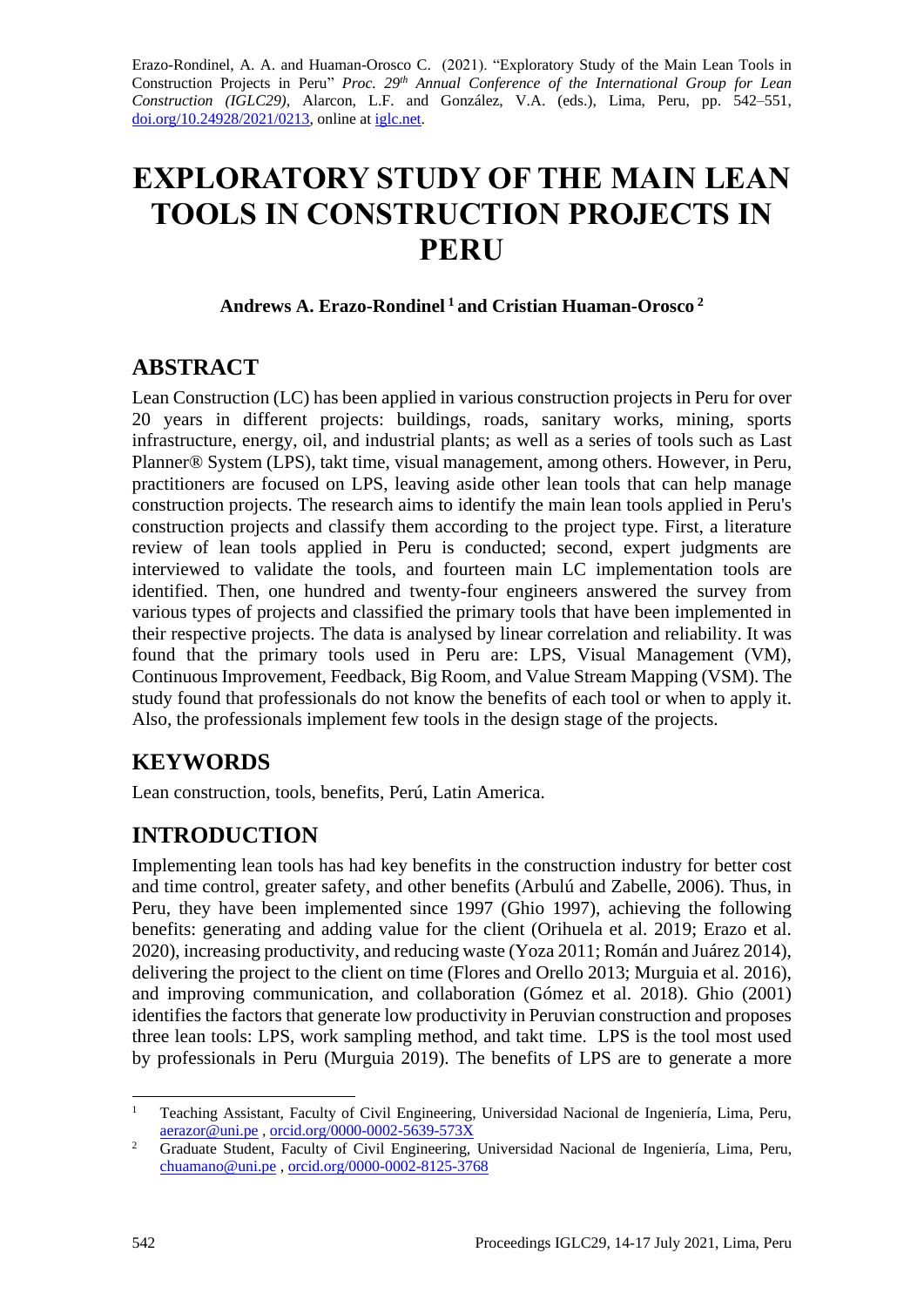predictable workflow and speed in scheduling, design, and construction of projects (Ballard et al., 2007). These benefits served to motivate professionals to put in place Lean in various projects in Peru. Likewise, the need to complement them and improve their potential led them to put them on par with other tools such as balance charts, feedback, and visual management (Gómez et al., 2018).

Tools such as Value Stream Mapping (VSM), Target Value Delivery (TVD), and Integrated Project Delivery (IPD) have been inserted as pilot plans as part of testing and learning (Medina 2014). VSM has had a better application in linear projects to standardize processes in different work fronts and map processes (Róman and Juárez 2014). TVD has been incorporated only as a pilot plan and occasionally (Gutiérrez 2020). IPD has taken relevance since 2018 to involve project stakeholders and reach the project scope with defined timelines (Erazo et al. 2020; Gómez et al. 2018). Also, the increased adoption of Building Information Modeling (BIM) has motivated professionals to use Big Room, LPS, Virtual Design Construction (VDC), tack time, and Choosing By Advantages (CBA). BIM-enabled pre-conceptualization of the project, allowing for better decision making, more accurate and collaborative planning, safer work fronts, and strategies for a continuous workflow (Gómez et al. 2018; Gutiérrez 2020; Suarez et al. 2020).

In addition, Peruvian public projects present different problems. In 2018, the number of public projects paralyzed was 867 (Auditor-General of Peru, 2019. The main reasons for these were technical deficiencies and contractual non-compliance (39%), exceeding the cost (28%) and time of that formulated in their technical file (15%). These problems mentioned above are frequently in Peru's projects. LC is a good solution to the previous problem, but it is necessary to show the Lean tools that are used and their respective benefits. Through this study, the professionals will know recent results (most used tools and their benefits) of Lean implementation (the last study was in 2001).

#### **LITERATURE REVIEW**

For this stage, a literature review of IGLC articles from 1997 to 2020 is carried out. The articles are filtered by the word Peru, and the publications were also reviewed year by year. As a result, 26 articles evaluating Peruvian construction projects are identified. These are classified according to the tools applied and the benefits of each type of project. Table N°1 shows this analysis according to the type of tool and its respective implementation project.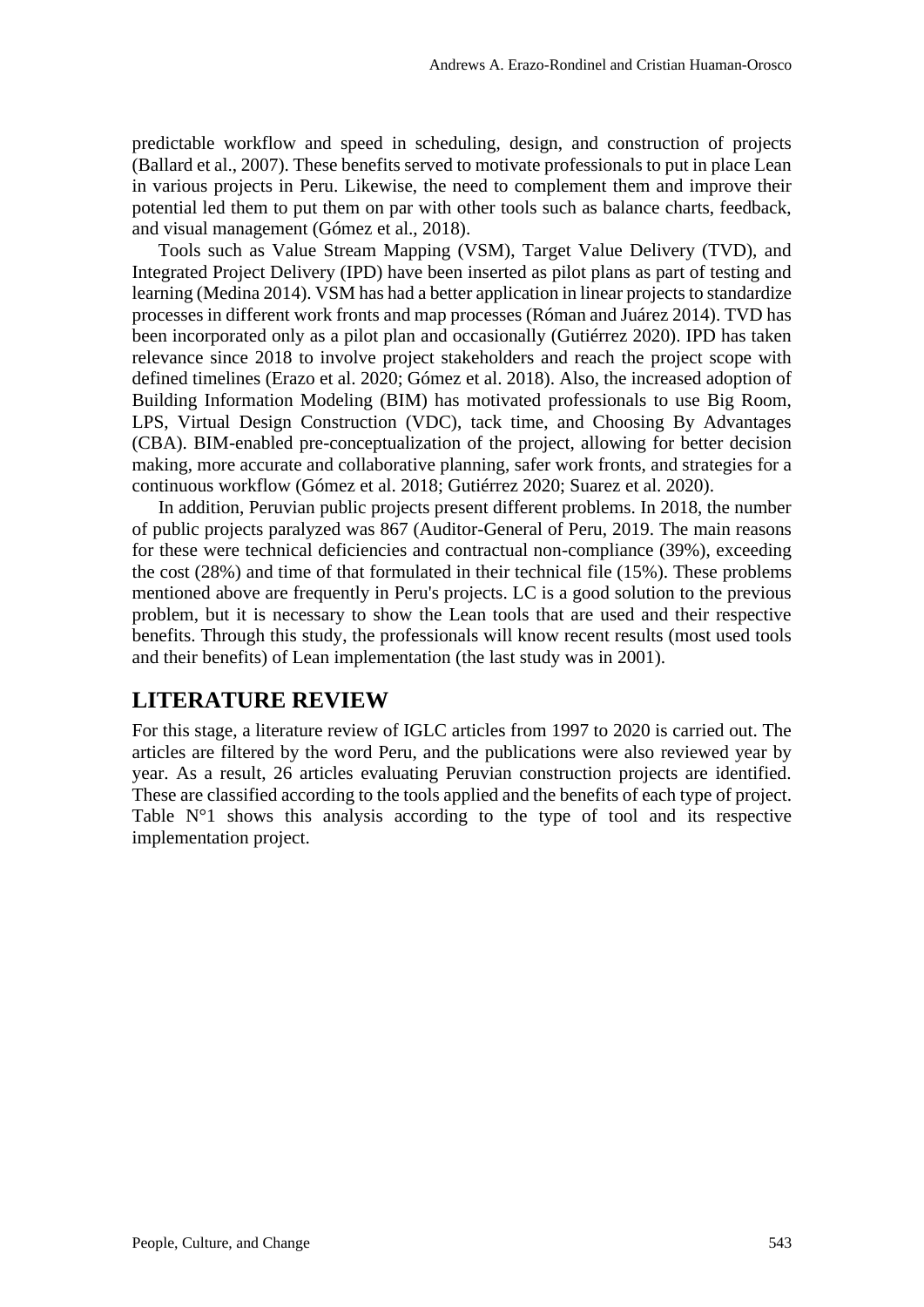|                           | rable 1. Ose of leaff tools by project type in Feru.                                                                                                                                     |                                                                                                          |  |  |  |
|---------------------------|------------------------------------------------------------------------------------------------------------------------------------------------------------------------------------------|----------------------------------------------------------------------------------------------------------|--|--|--|
| Lean tool                 | Source                                                                                                                                                                                   | <b>Projects Implemented</b>                                                                              |  |  |  |
| <b>LPS</b>                | (Arbulu y Soto 2006; Brioso 2011; Flores y Ollero<br>2013; Ghio 1997; Murguia 2019; Murguía et al.<br>2016; Orihuela et al. 2019; Román y Juárez 2014;<br>Suarez et al. 2020; Yoza 2011) | Buildings, Highway<br>Infrastructure, Energy and<br>Oil, Mining, Sanitary and<br>sewerage infrastructure |  |  |  |
| <b>VSM</b>                | (Murguía et al. 2016; Román y Juárez 2014)                                                                                                                                               | Highway Infrastructure,<br><b>Buildings</b>                                                              |  |  |  |
| <b>IPD</b>                | (Gomez et al. 2018; Medina 2014)                                                                                                                                                         | Highway Infrastructure,<br><b>Buildings</b>                                                              |  |  |  |
| Lean in design            | (Arbulu y Soto 2006; Brioso 2011; Orihuela<br>et al. 2019)                                                                                                                               | Highway Infrastructure,<br><b>Buildings</b>                                                              |  |  |  |
| <b>Big Room</b>           | (Gomez et al. 2018; Gutiérrez 2020)                                                                                                                                                      | Highway Infrastructure<br>and Buildings                                                                  |  |  |  |
| Visual<br>Management      | (Guzman y Ulloa 2020; Orihuela et al. 2019)                                                                                                                                              | <b>Buildings and sports</b><br>infrastructure                                                            |  |  |  |
| <b>LBMS</b>               | (Murguía et al. 2016; Murguia y Urbina 2018;<br>Suarez et al. 2020; Yoza 2011)                                                                                                           | Buildings, Sanitary and<br>sewerage infrastructure                                                       |  |  |  |
| <b>Takt Time</b>          | (Murguia y Urbina 2018)                                                                                                                                                                  | Mining and Buildings                                                                                     |  |  |  |
| Continuous<br>Improvement | (Murguia et al. 2020)                                                                                                                                                                    | <b>Buildings</b>                                                                                         |  |  |  |
| Feedback                  | (Izquierdo et al. 2011)                                                                                                                                                                  | <b>Buildings</b>                                                                                         |  |  |  |
| Continuous<br><b>Flow</b> | (Villagarcia 2011)                                                                                                                                                                       | <b>Buildings and Highway</b><br>Infrastructure                                                           |  |  |  |
| Information<br>management | (Gutiérrez 2020; Villagarcia 2011)                                                                                                                                                       | <b>Buildings and Highway</b><br>Infrastructure                                                           |  |  |  |
| <b>LPDS</b>               | (Brioso 2011; Medina 2014)                                                                                                                                                               | <b>Buildings</b>                                                                                         |  |  |  |
| Standardization           | (Flores y Ollero 2013)                                                                                                                                                                   | Sanitary and sewerage<br>infrastructure                                                                  |  |  |  |
| <b>Target Cost</b>        | (Gutiérrez 2020; Medina 2014)                                                                                                                                                            | <b>Buildings</b>                                                                                         |  |  |  |
| <b>CBA</b>                | (Gomez et al. 2018; Suarez et al. 2020)                                                                                                                                                  | <b>Buildings and Highway</b><br>Infrastructure                                                           |  |  |  |
| A3 Report                 | (Gomez et al. 2018)                                                                                                                                                                      | <b>Buildings and Highway</b><br>Infrastructure                                                           |  |  |  |

|  | Table 1. Use of lean tools by project type in Peru. |  |  |
|--|-----------------------------------------------------|--|--|
|  |                                                     |  |  |

#### **RESEARCH METHOD**

To better understand the study phenomenon, the authors followed the method used in Figure N°1. The study had a mixed approach, as it considered a qualitative and quantitative approach to take a better "snapshot" of the study phenomenon at a given time (Cresswell, 2014). Quantitative questions were asked through closed-ended questions to tools and benefits. The qualitative questions served to corroborate the data and give space to relate experiences of particularities of the interviewees (these accounts revealed particular benefits of LC).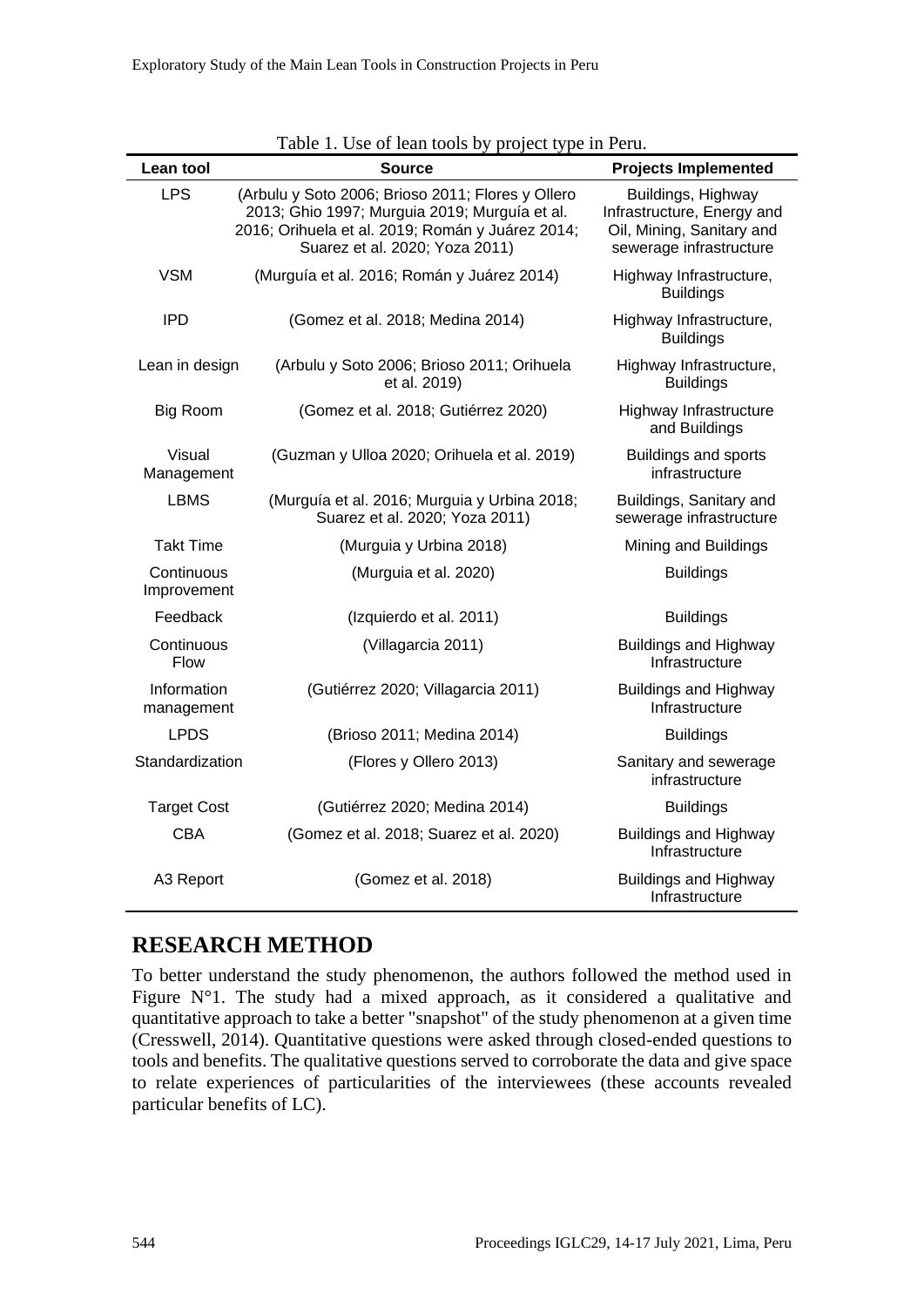

Figure N° 1. Diagram of the method Proposed.

#### **SELECTION OF LEAN EXPERTS**

Table N°2 shows the profile of the six selected experts. Nine experts were selected, but only six met the requirements according to the objectives of the study: Civil Engineer with more than 10 years of experience implementing lean in the sector of study and professionals with teaching experience, published articles and at least a master's degree.

| <b>Expert</b>                         | <b>Experience</b> | <b>Description</b>                                                                                                                                                                                                  |
|---------------------------------------|-------------------|---------------------------------------------------------------------------------------------------------------------------------------------------------------------------------------------------------------------|
| <b>Building</b>                       | 15 years          | Civil Engineer, consultant, and Lean Implementer in mega-<br>projects of real estate, educational centers, hospitals, and<br>shopping centers. Advanced Instructor of the Peruvian<br>chapter of Lean Construction. |
| Infrastructure                        | 12 years          | Civil Engineer, consultant, and Lean implementer in highway<br>and railroad infrastructure megaprojects.                                                                                                            |
| Mining                                | 13 years          | Civil Engineer, consultant, and Lean implementer in the<br>largest Peruvian mining companies.                                                                                                                       |
| Industrial<br><b>Plants</b>           | 10 years          | Industrial Engineer and Lean implementer, production and<br>planning engineer in major industrial plants in Peru.<br>Advanced Instructor of the Peruvian chapter of Lean<br>Construction.                           |
| Energy and<br>Oil                     | 13 years          | Civil Engineer, manager of energy, oil, and gas projects.<br>Advanced Instructor of the Peruvian chapter of Lean<br>Construction.                                                                                   |
| Sports<br>infrastructure<br>and roads | 12 years          | Civil engineer and lean implementer in sports megaprojects.<br>Senior lecturer at Peruvian universities.                                                                                                            |

| Table 2. Characteristics of lean experts |  |
|------------------------------------------|--|
|                                          |  |

#### **EXPLORATORY INTERVIEWS AND VALIDATION WITH EXPERTS**

The interviews with the experts are semi-structured: This starts with selecting experts according to the type of project. The next step is knowing the professional profile of the expert and his experience in the various projects where they have taken part and implemented LC. Later, the research team collected the tools they used in their project and the benefits they got. Finally, the expert reviews the survey and give the feedback according to their expertise. All interviews are archived and stored; based on the feedback from the experts in the interviews, the research team adjusted the surveys.

#### **QUESTIONNAIRE DESIGN AND DATA COLLECTION**

The survey was structured as follows: (1) General data; (02) Professional data: this section collects information on company size, years of experience of the participants, (03) Lean tools: knowledge and application of the tools in their projects. (04) Lean Benefits: The professionals' perceptions got by using the Lean tools in their projects are evaluated. (05) Final aspects: Information and data care is collected from the participants in this section.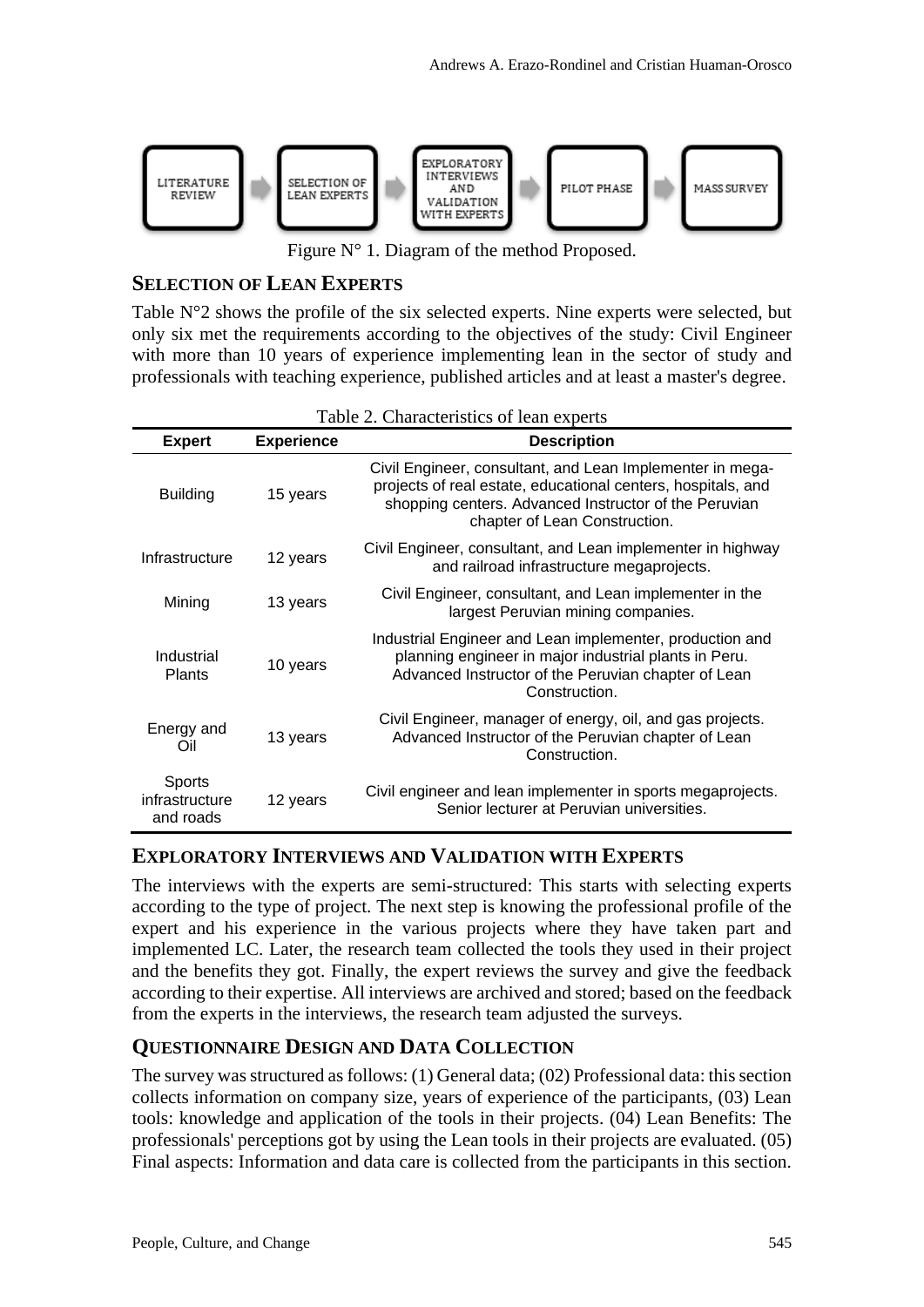The final questionnaire is answered by one hundred and twenty-four professionals and is conducted virtually. The tools were evaluated with the Likert scale from 1 to 5 points, asking the respondents to evaluate the tools they most frequently used in their project as "Never=1, Rarely=2, Occasionally=3, Frequently=4 and Very frequently=5". The benefits they got after using the Lean tools were evaluated with the Likert scale from 1 to 5 points, asking the respondents to evaluate which were the benefits they perceived the most in their project as "Strongly disagree=1, Somewhat disagree=2, Neither agree nor disagree=3, Somewhat agree=4 and Strongly agree=5".

# **RESULTS AND DISCUSSION**

The questionnaire was validated by experts and the consistency of the results by Cronbach's Alpha ( $\alpha$ ) with a consistency of 0.92 or an 8% error. Table 3 shows the relevant results of the 124 respondents.

| <b>Demographic Characteristics</b> | <b>Frequency</b> | Percentage |
|------------------------------------|------------------|------------|
| Experience                         |                  |            |
| 1-5 years                          | 82               | 66.39%     |
| 6-10 years                         | 24               | 19.33%     |
| 11-15 years                        | 10               | 7.56%      |
| 16-20 years                        | 6                | 5.04%      |
| More than 20 years                 | 2                | 1.68%      |
| Experience working with lean.      |                  |            |
| 1-2 years                          | 51               | 41.13%     |
| 3-5 years                          | 38               | 30.65%     |
| 6-8 years                          | 21               | 16.94%     |
| 9-10 years                         | 12               | 9.68%      |
| More than 10 years                 | 2                | 1.61%      |
| Size of organization               |                  |            |
| micro (1 to 10 people)             | 27               | 22%        |
| small (10 to 50 people)            | 32               | 26%        |
| medium (50 to 250 people)          | 30               | 24%        |
| Large (more than 250 people)       | 35               | 28%        |

The figures below show the most used tools according to the type of project. The code "{n=x}" represents the tool "n" used by "X" professionals. Where the value of "x" is the number of professionals who use the tools only "frequently" and "very frequently."

Table 4 shows the ranking of the tools most used by professionals in Peru and their comparison with other countries. The percentages are calculated based on the total number of respondents. The results show remarkable growth in applying LTs in Peru compared to other countries around the world and other Latin American countries. Most of the LTs used are related to their diffusion, popularity, and benefits. However, the A3 report shows a growth of more than 20% compared to other countries. Its use would be related to the ease of transmitting ideas quickly and effectively. They are avoiding extensive reporting and accumulation of non-relevant information in project control. SBD has a remarkable increase in creating many designs for the client based on recent technologies, such as sustainable buildings, smart buildings, new technological materials,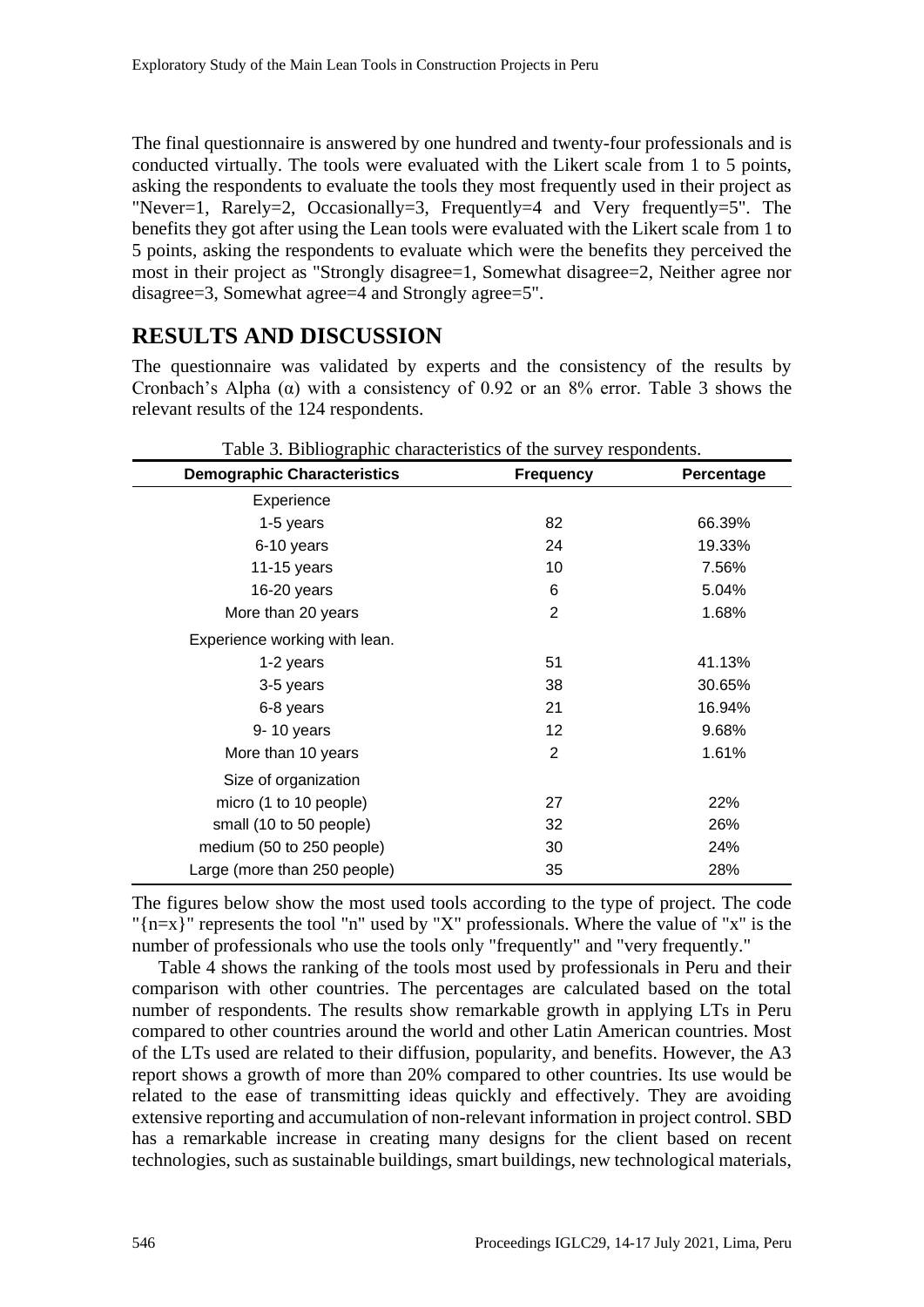or creating customized departments for each client. But none of the most used LT are related to design or integration between all stages of the project. The lack of knowledge of the other tools could be the cause of the problems in Peruvian construction.

| Table 4. Comparison of lean tools |                         |                                          |                                             |                                    |  |
|-----------------------------------|-------------------------|------------------------------------------|---------------------------------------------|------------------------------------|--|
| <b>Description</b>                | Peru (2021)             | <b>Chile(Salvatierra</b><br>et al. 2015) | <b>Colombia(Castiblanco</b><br>et al. 2019) | Global(McGraw<br><b>Hill 2013)</b> |  |
| Number of<br>respondents          | 124                     | 25                                       | 254                                         | 193                                |  |
| <b>LPS</b>                        | 62.9%{n=78}             | 100% {n=25}                              | 18.11%{n=46}                                | $30\%$ {n=58}                      |  |
| VM                                | 50% {n=62}              | $45\%$ {n=11}                            | 10.24%{n=26}                                |                                    |  |
| Continuous<br>Improvement         | 41.9%{n=52}             | 55%{n=14}                                |                                             |                                    |  |
| Kanban                            | $33.9\frac{7}{1}$ = 42  | $1\%$ {n=1}                              | $4.72\%$ {n=12}                             |                                    |  |
| Big Room                          | $31.5\frac{7}{1}$ = 39} |                                          |                                             | 20%{n=39}                          |  |
| A3 Report                         | 25.8%{n=32}             | $9\frac{7}{1}$ = 3}                      | $3.15\%$ {n=8}                              |                                    |  |
| Gemba                             | 25.8%{n=32}             | 100%{n=25}                               | $1.97\%$ {n=5}                              | ---                                |  |
| <b>VSM</b>                        | 19.4%{n=24}             | $18\%$ {n=5}                             | $6.69\frac{7}{1}$ = 17}                     | $21\%$ {n=41}                      |  |
| <b>CBA</b>                        | 18.5%{n=23}             | ---                                      | $5.12\%$ {n=13}                             | 15%{n=29}                          |  |
| <b>TVD</b>                        | $12.9\frac{7}{12}$      | ---                                      | $6.3\frac{7}{1}$ = 16}                      | 24%{n=47}                          |  |
| <b>SBD</b>                        | $9.7\frac{1}{1}$ = 12}  |                                          | $1.97\%$ {n=5}                              |                                    |  |

Figure 2 shows the ten most used tools in building projects (shopping centers, hospitals, real estate, educational centers, and others), in infrastructure projects (roads, sanitation works, trains, and other linear works), and energy, gas, oil, and industrial plant projects. In building projects, LPS and VM are the most frequently used tools to improve collaboration and planning between specialties. Big Room allows project stakeholders to make decisions, work collaboratively and engage through LPS. The integration of these three LTs allows engineers to perform segmentation, continuous flow, and design understanding. Compared to similar studies in Peru, building projects have matured to a greater degree LC. Professionals integrate design and construction. However, client value mapping is still minimal. Also, decision-making and cost control are still not perceived in building projects. In infrastructure projects most of the tools are focused on the construction stage. Projects of this type of longitudinal need a great effort to control different work fronts. A3 reporting is an excellent alternative to a large amount of information reported on many work fronts. This allows interpreting the information quickly and efficiently. It can be identified that the tools are more focused on the division of labor, such as LPS and process tracking (Kanban). Continuous Improvement and Work Sampling are focused on waste identification. These tools are due to the extensive earthworks and the focus on machinery to optimize and save time.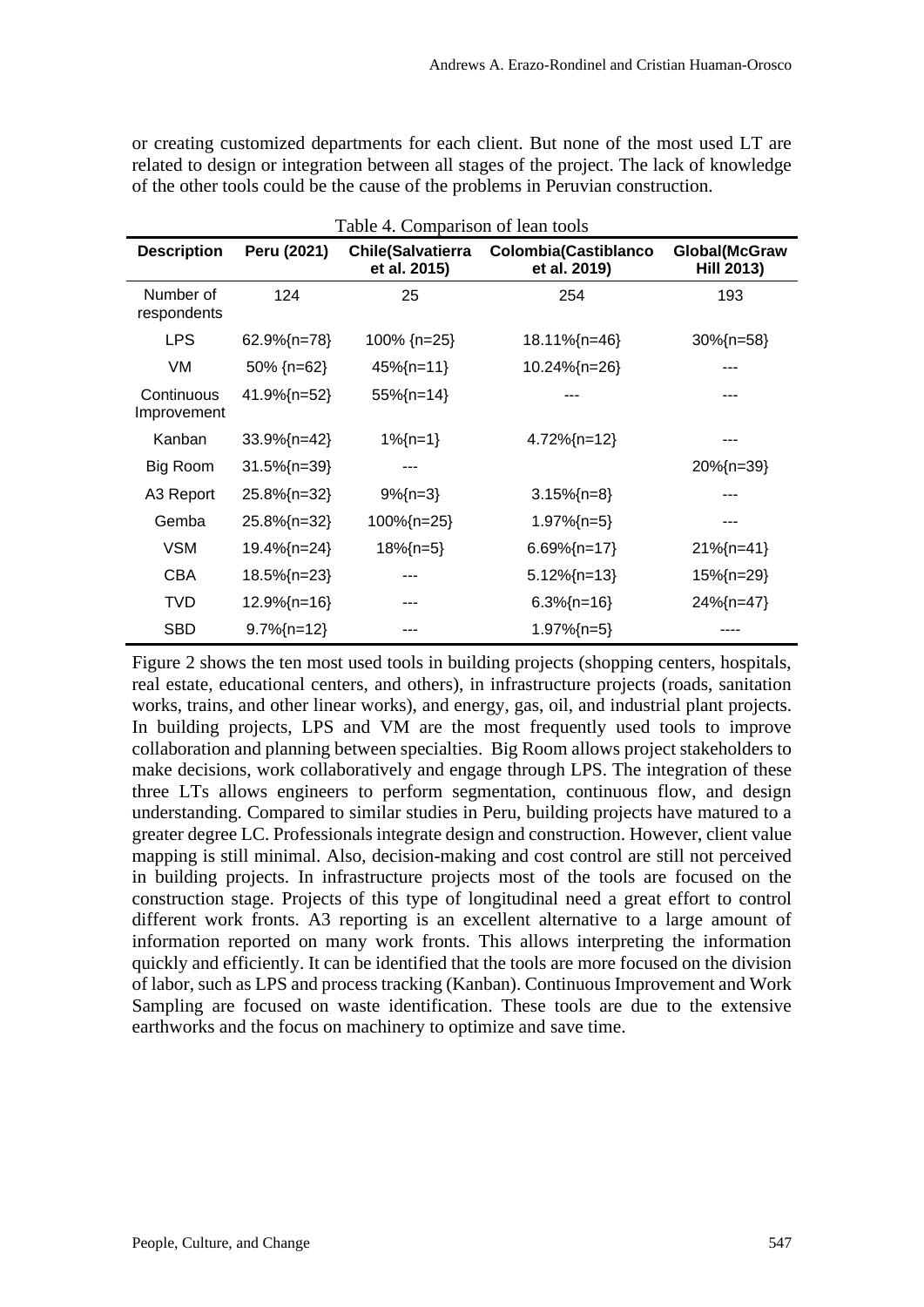

Figure 2. Most used tools in construction projects in Peru

Finally, Figure 3 shows the ten main tools used in the project design and formulation stage. Professionals in this field are unaware of any other tools besides the known ones. TVD and SBD have a notable use by professionals to generate better designs to the client's scope. The tools allow the integration of the clients and the designer. However, they still do not develop tools that allow the integration of stakeholders in the construction stage. This could be the main factor that causes deficiencies in the technical file and contractual problems. There are still very few practitioners of these tools frequently (three to five practitioners).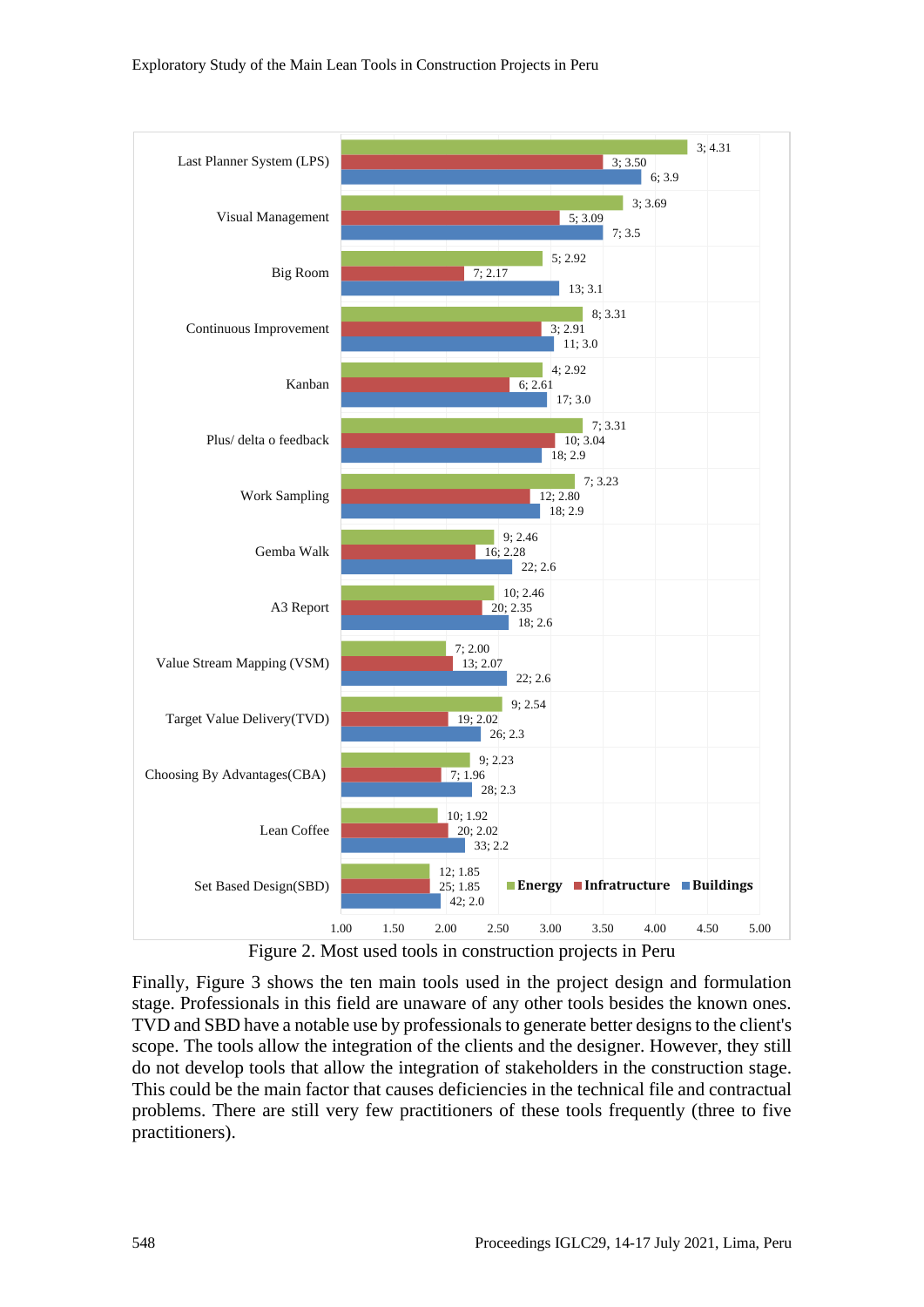

Figure 3. Lean tools most used in the design and formulation of projects.

Figure 4 shows the benefits obtained by lean practitioners. The benefits are correlated to the most used tools. The benefits of lean compared to McGraw Hill Construction (2013) do not differ much. For example, according to the study, the improvement of planning is 79% compared to 80% of the mentioned literature. So, we can say that the benefits of lean tools in Peru are quite correlated to the global literature.





Looking at the results of the application of the LTs in each type of project, it is evident that there is no correlation of data between the construction and design stages. So, it is necessary to carry out studies to show why professionals do not use lean in the design stages. Generating designs without observing the entire project is also a way to generate problems and waste in the construction stage (Huthwaite 2012). LT has been applied to a greater extent in building and infrastructure projects. The results of its application are notorious in the benefit charts. However, it is necessary to identify the benefits of each tool in energy, oil, and industrial plant projects, to encourage professionals to become Lean practitioners.

# **CONCLUSIONS**

The exploratory results show that the most used tool in Peru is LPS in projects of buildings, road infrastructure, sanitation, trains, energy, oil, and industrial plants. The analysis shows that professionals and companies are more focused on the construction stage, leaving aside the design and integration stages of the project stakeholders. Even the construction industry in Peru is still working in silos, focusing objectively only on the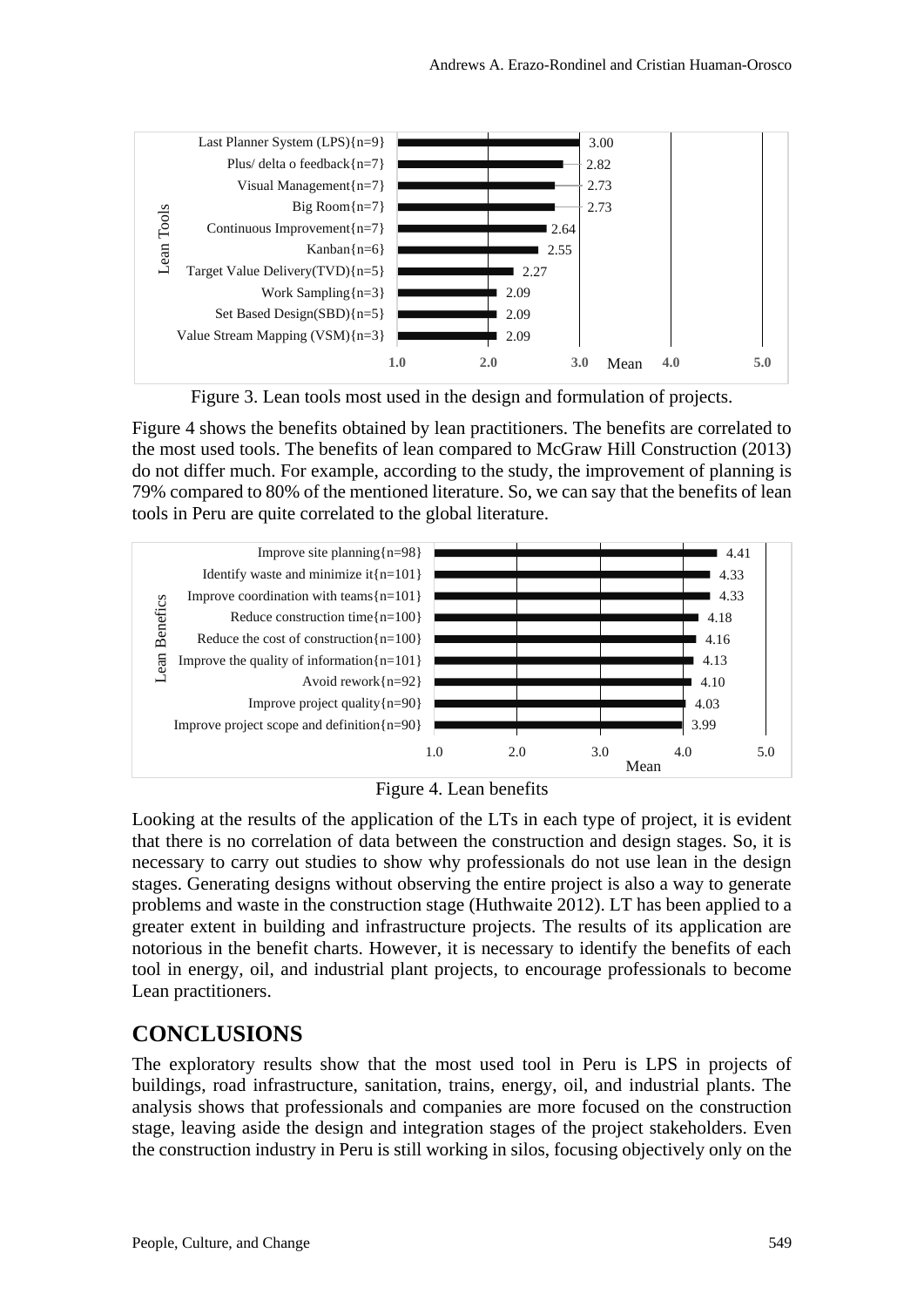project stage they oversee. Also, there is little motivation in professionals to use design tools such as TVD and Big Room. Big Room has been the tool that is taking more relevance at this stage, generating good design strategies, and making it even more powerful with BIM use. Finally, there is still a long process to include IPD in Peruvian companies to integrate all stages and stakeholders of the project. However, using Lean tools in the diversity of projects generates a promising long-term Lean maturity in the companies. The benefits obtained so far in the study show a correlation close to the global literature references. It is expected that the results shown will motivate Peruvian professionals to become Lean practitioners. The authors recommend developing a study about the drivers and barriers that motivated the use of LC in the design process. Also, it is essential to develop exploratory studies of SBD, TVD, and other tools to know the maturity of these tools in Peruvian projects.

#### **REFERENCES**

- Arbulu, R., y Soto, J. (2006). "A Design Case Study: Integrated Product and Process Management". *Proc. 14th Annual Conference of the International Group for Lean Construction*, Santiago, Chile.
- Arbulu, R. & Zabelle, T. 2006, 'Implementing Lean in Construction: How to Succeed' *Proc. 14th Annual Conference of the International Group for Lean Construction.* Santiago, Chile.
- Ballard, G., Howell, G., Tommelein, I., y Zabelle, T. (2007). "The Last Planner Production System Workbook". *Lean Construction Institute, San Francisco, California, USA, 81pp*, 82.
- Brioso, X. (2011). "Applying lean construction to loss control". *Proc. 19th Annual Conference of the International Group for Lean Construction*, Lima, Peru.
- Castiblanco, F. M., Castiblanco, I. A., y Cruz, J. P. (2019). "Qualitative Analysis of Lean Tools in the Construction Sector in Colombia"*. Proc. 27th Annual Conference of the International Group for Lean Construction, Dublin, Ireland.*
- Cresswell, J.W., (2014). Research Design. Qualitative, Quantitative and Mixed methods approach 4th ed., London: Sage.
- Erazo, A., Guzman, G., y Espinoza, S. (2020). "Applying BIM Tools in IPD Project in Perú". *Proc. 28th Annual Conference of the International Group for Lean Construction*, Berkeley, California.
- Flores, G., y Ollero, C. (2013). "Productivity Improvement Applying Production Management in Projects with Repetitive Activities". *Proc. 21st Annual Conference of the International Group for Lean Construction*, Fortaleza, Brazil.

Ghio, V. A. (1997). "Development of Construction Work Methods and Detailed Production Planing for on-Site Productivity Improvement". *Proc. 5th Annual Conference of the International Group for Lean Construction*, Gold Coast, Australia.

- Ghio, V. (2001). *Construction Site Productivity*. Pontificia Universidad Católica del Perú, Lima.
- Gomez, S., Ballard, G., Naderpajouh, N., y Ruiz, S. (2018). "Integrated Project Delivery for Infraestructure Projects in Perú". *Proc. 26th Annual Conference of the International Group for Lean Construction*, Chennai, India.
- Gutiérrez, F. M. (2020). "Influence of Integrated Teams and Co-Location to Achieve the Target Cost in Building Projects". *Proc. 28th Annual Conference of the International Group for Lean Construction*, Berkeley, California.